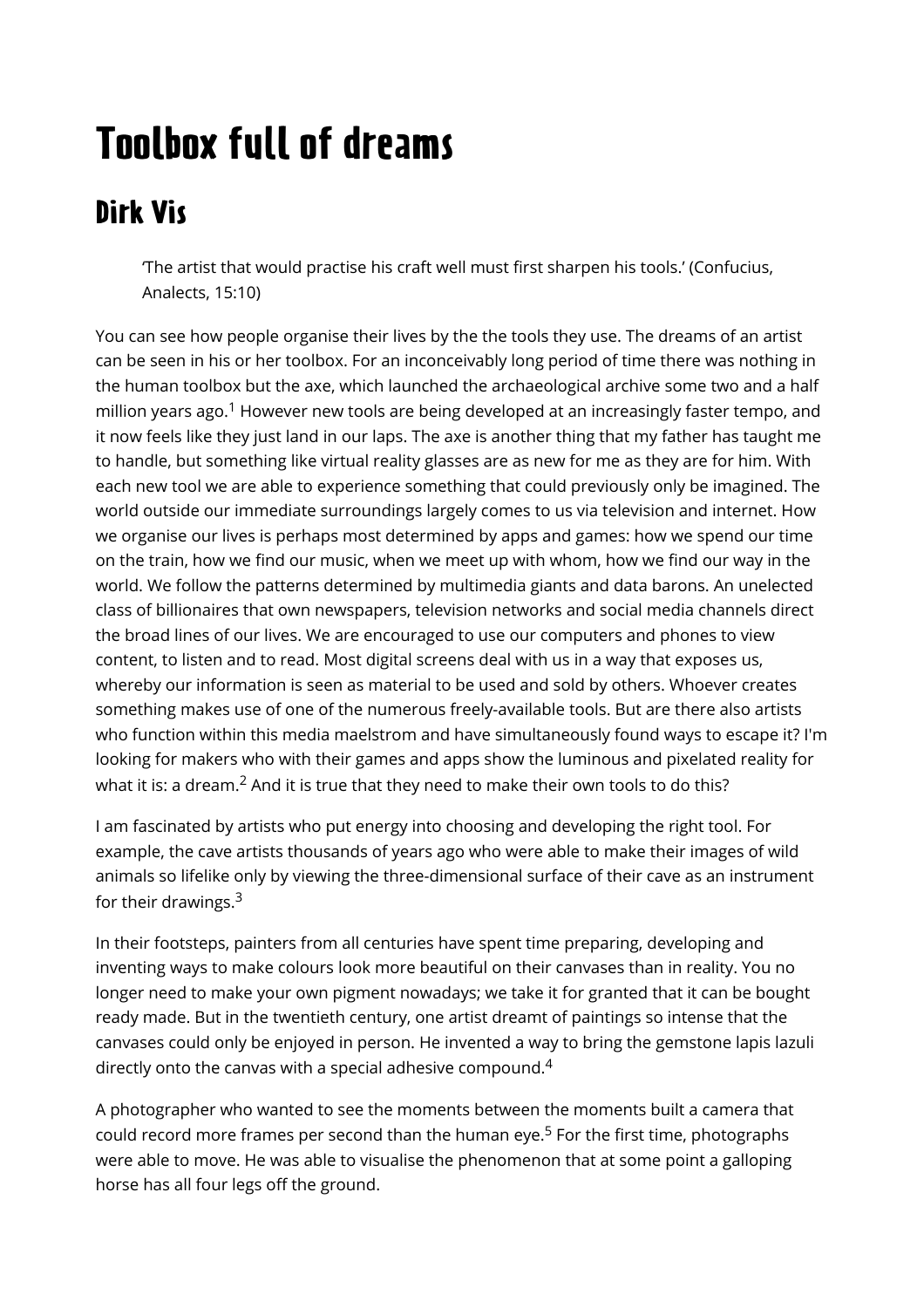There is often a special tool playing an important role behind the scenes in the most famous films. One especially beautiful historical costume drama<sup>6</sup> could only be filmed with a lens developed for NASA to look at the moon. This borrowed lens enabled the filmmaker to travel 300 years back in time and catch the light as it shone on the baroque interiors and costumes, for the first time without artificial light.

An artist who wanted to make images that surprised himself programmed a visual social network for other artists for that purpose.<sup>7</sup>

A game designer who wanted to take a closer look at the everyday experience of sitting at the computer built a 'mod', a modification of an existing game engine. Instead of a twist on the classic first-person 'shoot 'em up' game in which you as a player mainly shoot monsters, he built something essentially different. A game that plays with the buttons on your keyboard and with your expectations. A computer programme that makes you wonder if you're the boss of the buttons you press, or vice versa.<sup>8</sup>

A writer builds a chat programme and works what her users say to each other into her poems.<sup>9</sup>

A kid with a smartphone can now easily make a horse float. Such a child may later build an app that shows a different worldview than that promoted by current app stores, with their technological fixes and updates with little innovative content.<sup>10</sup>

Artists develop their own tools and realise their dreams.<sup>11</sup>

The latest addition to this list is the work of Daniël Ernst. He makes widely acclaimed dioramas, virtual reality boxes that you can step inside. In an early work of his, Diorama #3, you find yourself in an abandoned toll guard house. You can walk up and down a bit, and exert minimal impact on the curtains with the VR controller, but that's about it. It is no more than this, but you feel with your entire body that it works, that you are experiencing something you've never experienced before. As soon as you put Ernst's headset on, you enter an intermediate world and you can do things you could not before, such as move through walls.<sup>12</sup>

Where others immediately make use of all of the possibilities, Ernst gives himself strict, specific restrictions: no endless virtual landscapes, but a single, carefully considered area. No repetitive creatures and inexhaustible weapons, but a precisely chosen number of objects and details. Ernst does not evoke a surreal world beyond ours, but shows you an alternative reality in our world.

"When you're done, you can shake your head to get out," he tells his visitors. Indeed, as if you're waking up from a dream. Ernst writes his own code in order to be able to work with the VR controller inside the virtual world of his creations. He enters his own work in order to sculpt and draw inside. I believe that's crucial. Every square millimeter has passed through his fingers. It's not technological sensationalism; Ernst uses technique to make an even greater mystery tangible.

As I write this, Ernst puts his hand on his Diorama #4, a miniature virtual reality opera that people will be able to wonder at synchronously all over the world. I've seen an early test, and the finished project will be part of the MediaLab. Putting on the headset is like taking a seat in a virtual theater. You're in a kind of retro-renaissance. It must be like this when you see a shining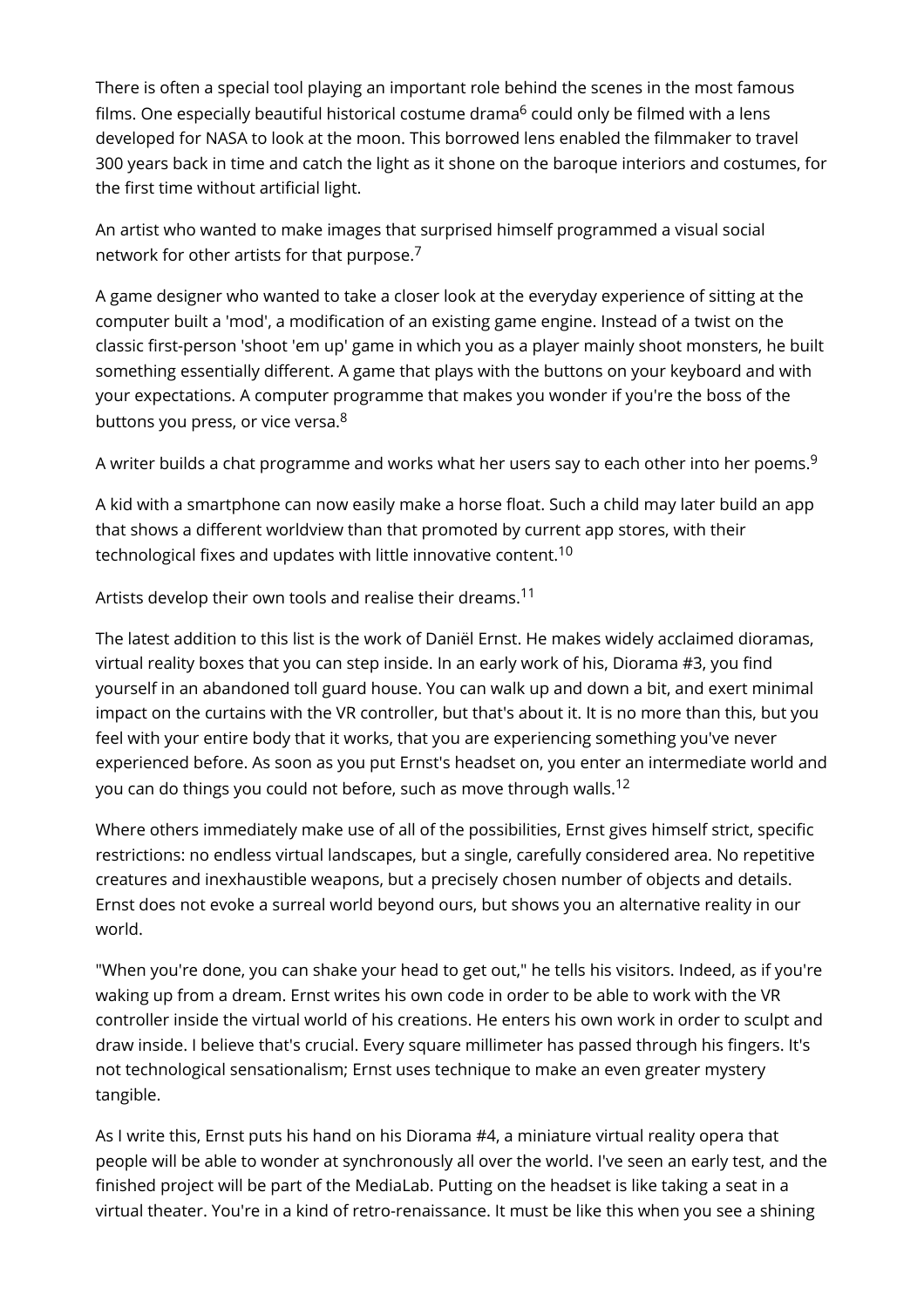star light years away at close range. Daniël Ernst told me that he dreams of making eye contact with a supernova.<sup>13</sup> Such a thing can only be accomplished by someone who takes his tools seriously. That is the power of Ernst.

Making your way through virtual spaces with Ernst's interfaces means experiencing something you've never experienced before. It's liberating. At the same time you experience how those same interfaces you use almost mindlessly all day long – including Internet browsers, phone games and menu items – structure your normal life. After having a mobile phone for a few years, you can no longer schedule an appointment without extensive back and forth messaging. You learn the alphabet, and can then never look at letters again without reading them. The tool with which you work also works on you.

Paradoxically, makers who offer you other realities provide a view of the world as it is in all its mystery. The broader context within which a work is created determines what it will look like. The perfecting of the tool is already to a large extent the work. Those who want to show that what is usually presented as reality is in fact an illusion can invent new tools. You can let your dreams loose in your toolbox.

### Apendix

(1) According to some scientists, the first words arose simultaneously with the first axes. Philosopher Ludwig Wittgenstein said that words are primarily things used to get something done: thanking, cursing, greeting, praying. In his 1953 Philosophical Investigations he wrote: 'Think of the tools in a toolbox. The functions of words are as diverse as the functions of these objects.' Later in the text, Wittgenstein compared words to the levers in a steam locomotive. Today however I would prefer to compare them to the apps on your phone: they all do something different.

The pencil case is also expanding. I am typing the final version of this essay on a laptop, but I have already used the following, in chronological order: a pencil, a notebook, a smartphone, the Clear app, a Neo2 AlphaSmart, a printer, A4 paper, scissors, a fineliner pen, the full screen distraction-free Ulysses word processor and a series of blogs. Inspired by the works I describe later in this essay, I added a 'twitterbot' as my newest tool. Perfecting an adult twitterbot requires more work than I could carry out in the course of writing this essay, but some sentences are the first results of working with a bot.

(2)This question came to me after reading the bright essay Echt zien (To really see), published in 2011 as a booklet by author Bas Heijne. In his perspective, the novel enables to see the reality that is continuously presented to us on small and large screens in our cities, automobiles, offices and living rooms for what it is: an illusion.

(3) The Lascaux Caves are masterfully filmed by Werner Herzog in his Cave of Forgotten Dreams (2010). He was one of the few able to make such sublime use of the newly-invented 3D film camera, and watching his film must be nearly as enchanting as actually entering the caves. Edwin Abbott Abbott also brought the third dimension to life in the novella Flatland: A Romance of Many Dimensions (1884). Under the pseudonym A. Square, he wrote a story set in one-dimensional space. The narrator tries to explain the third dimension to the residents of the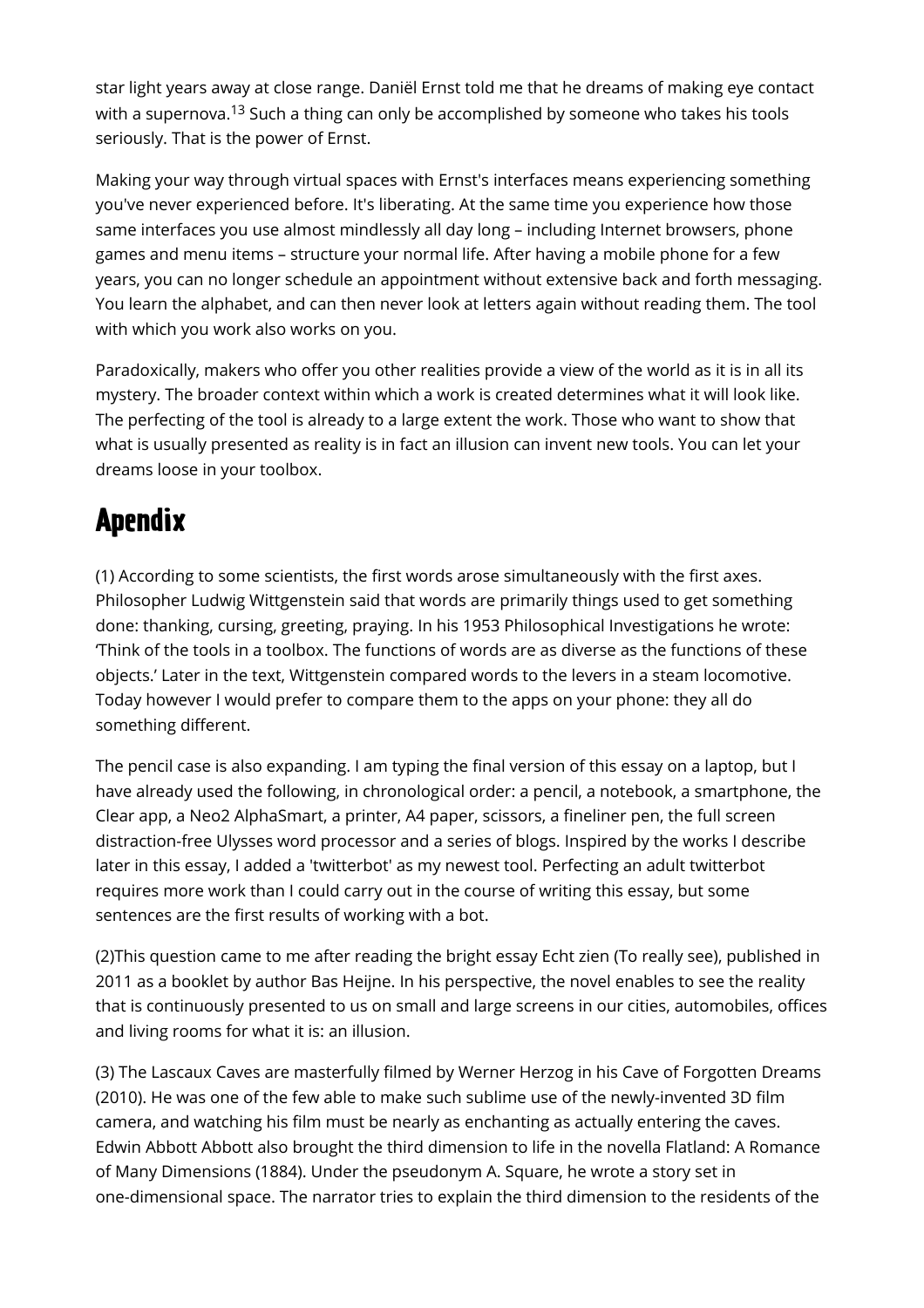second dimension. Contemporary readers of the book can experience something of the scientific theory that there are eleven dimensions.

(4)The colour Yves Klein Blue consists of the lapis lazuli gemstone and a chemical adhesive bonding. Even the most skeptical anti-modernist must admit that canvases with this colour emanate an extraordinary power: a force which can only be experienced in real life and not through images of the paintings in catalogues or magazines. The paintings of Yves Klein remind me of the story The colour from space (1927) by science fiction writer and cult figure H. P. Lovecraft (what a name! really his name!). An alien object lands in a field, leaking a previouslyunknown colour into the surrounding terrain. It is clever of Lovecraft to choose an unheard-of colour. He describes it too: pearly, yet different. You can see the colour before you and at the same time you can't, because you know that the colour is incomprehensible. That is possible only with words.

(5) Stretching time, as photographer Eadweard Muybridge did, is a widely-used literary technique. A great example is the book The Mezzanine (1988) by the American writer Nicholson Baker. This full-fledged novel describes only the period of a single lunch break. But there is no shortage of examples of the time stretching technique: thick books that describe only one day or a single phone call for example. I have yet to come across a book that describes everything that happens in a single second, but that doesn't mean that this book doesn't exist.

(6) Barry Lyndon (1975) by Stanley Kubrick. The formidable images in this film are reminiscent of the paintings by old masters. In language it is very easy to retrieve the past: which text does not begin with some quote from a long-deceased author?

(7) The visual, social network is called http://delinear.info and was designed by visual artist Harm van den Dorpel in 2014.

(8) Playing The Stanley Parable game (2011) by Davey Wreden is a bit like reading Italo Calvino's novel If on a Winter's Night a Traveler (1982), which introduces a character named The Reader. Calvino pulls the rug out from under your feet while you read. "I wanted to mess with the player's head," Davey Wreden calls it. In The Stanley Parable you become hyper aware of yourself: how you're reading or pressing buttons. You wonder for a moment what it is real and Barry Lyndon (1975) by Stanley Kubrick. The formidable images in this film are reminiscent of the paintings by old masters. In language it is very easy to retrieve the past: which text does not begin with some quote from a long-deceased author?what is not, and that feels impressive.

(9) This example does not yet exist in reality. It is an preliminary result made with the twitterbot mentioned in footnote 1: a programme in the design phase that searches live tweets and combines the results with a database of words in order to generate a series of new artists and their dream tools.

(10) Philosopher Matthew Crawford would definitely appreciate such an app. Crawford wrote the book The World Beyond your Head (2015), in which he demonstrates – with amazing precision in just a few concrete examples and better than I can repeat here – how the interfaces of most apps control the user's position, gaze and expectations. This happens completely unnoticed, and extends beyond the smartphone.

(11) One of my favorite not-yet-in-existence apps is the electronic device that Crawford